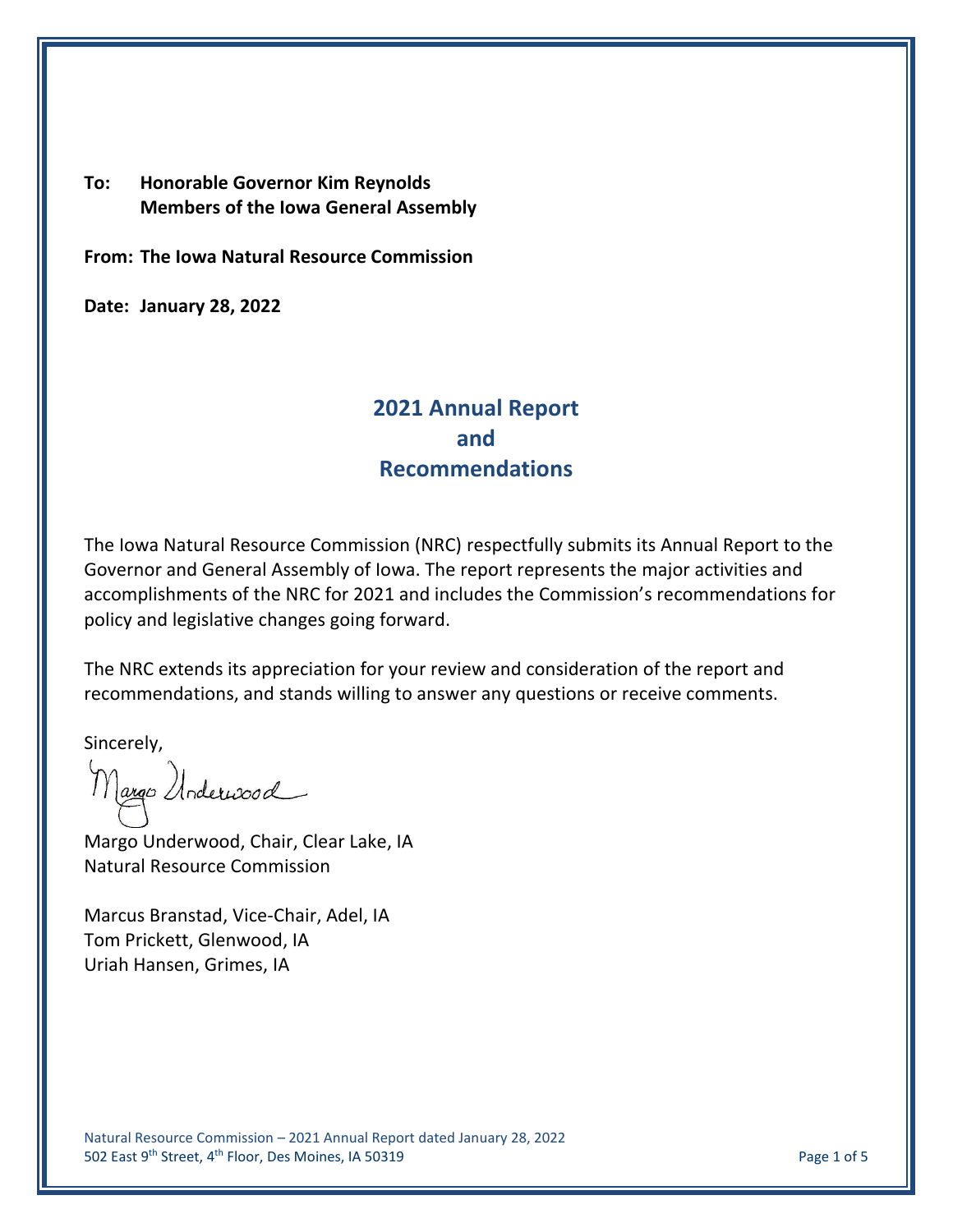## **Iowa Natural Resource Commission**

As we look back on 2021 and the many accomplishments for the Department of Natural Resources and their team, we are proud of what was accomplished, yet we understand that there is a tremendous opportunity to further the impact we have on conservation, natural resources, and accessibility to natural resources within the State of Iowa. As the Commission met throughout the past year and began planning for 2022 we have outlined major accomplishments for 2021, as well as our recommendations for 2022. The following areas have been identified as having the greatest impacts and opportunities in the immediate future within the Commission and Department of Natural Resources.

## **Outreach & Community Resources**

## *2021 Accomplishments:*

The Natural Resource Commission values education, outreach, and community support regarding natural resources and resource management. The following are examples of the DNR's work that the NRC supports regarding this topic:

- Youth participation in mentored hunting and fishing programs, hunter education classes, shooting sports in schools and fishing programs continued to expand across Iowa.
	- $\circ$  In 2021, 10,576 students were certified in Hunter Education, 185 Iowa schools were teaching archery to 26,246 Iowa students and the number of students participating in the Scholastic Clay Target program was 2,655 on 146 teams.
	- $\circ$  29,280 youth and novice anglers participated in Fish Iowa!, after school, Scouts and other youth programs. 9,133 youth were involved in community fishing events.
	- $\circ$  18,330 youth participated in school and community programs on wildlife conservation through Project WILD, Aquatic WILD and Growing Up WILD.
	- o 1,260 youth participated in "Explore Bow-Fishing" Programs.
- The Forestry Woodland Health Initiative continues to provide technical assistance to communities and rural landowners. Efforts included:
	- o Assistance was provided to 320 communities and 41 community tree inventories were completed by forestry staff and contractors.
	- $\circ$  13 workshops were conducted to educate Iowans about serious insect, disease, invasive plant species and environmental problems in Iowa's communities and woodlands.
	- o 1,510 woodland management plans were developed.
	- o 1,749 woodland owners were assisted.

### *2022 Recommendations:*

 **Recognize and support the DNR's communication and outreach programs designed to engage Iowans of all ages, youth to senior citizen, and strengthen their connection to the State's natural resources.** Youth participation in mentored hunting and fishing programs and hunter education and shooting sports in school programs are vital in keeping future generations interested in, and working for, outdoor recreational opportunities. In addition, it is essential to Increase collaborative efforts with stakeholders to Recruit, Retain and Reactivate (R3) hunters, anglers and shooting sports participants of all ages and ethnic groups to make participation more easily accessible.

Natural Resource Commission – 2021 Annual Report dated January 28, 2022 502 East 9<sup>th</sup> Street, 4<sup>th</sup> Floor, Des Moines, IA 50319 Page 2 of 5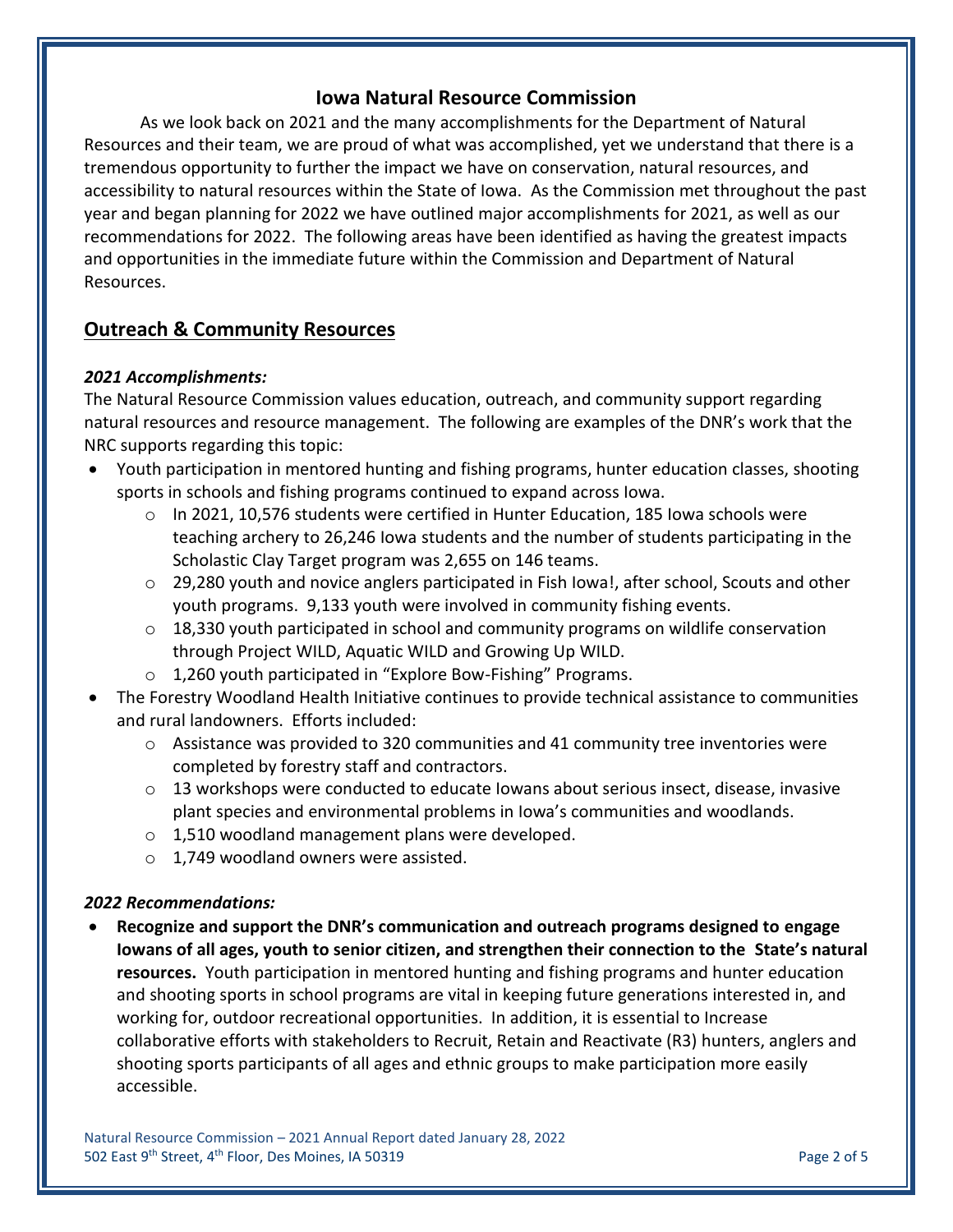**Fund the Woodland Health Initiative at \$1,000,000 and provide \$2,000,000 for community and woodland derecho and storm recovery funds** for grants, technical assistance, and education to Iowa communities and woodland landowners. These funds will support local community replanting programs after the derecho and storm events. The funds will also provide communities, woodland landowners, and Iowa's wood industry with planning and implementation projects in their combat against woodland health issues such as the insect damage to millions of ash trees due to the invasive Emerald Ash Borer and other invasive insect and plant species that have been identified in Iowa woodlands.

## **Public Use & Natural Resources Development**

### *2021 Accomplishments:*

- Twenty-five Resource Enhancement and Protection (REAP) city and county grant projects were approved in the amount of \$3,543,394. If REAP had been fully funded at \$20 million, which was the original legislative intent upon its passage, an additional 11 city and county grant projects worth \$1,952,400 could have been available for funding in FY22.
- Twenty-two state park improvement projects in 21 different state parks were approved in the amount of \$4,138,071. These projects included upgrading aging and storm damaged infrastructure, parking area reconstruction, pavement repairs and maintenance, trail and culvert repairs, boat ramp reconstruction, dam repairs and entry signs.
- The Iowa Habitat and Access Program (IHAP) received strong support from private landowners and hunters to continue the program in FY21. Currently, there are 226 sites totaling 29,453 acres of privately-owned habitat that are open for public hunting during the 2021-22 hunting season.
- The NRC approved public land and conservation easement acquisitions and donations totaling 3,377 acres, protecting the natural resources and providing Iowans with new and enhanced outdoor recreational opportunities. 2,582 of these acres directly impact water quality and watershed improvement efforts. In FY21, the DNR paid \$1,226,514 in property taxes on public land.
- The NRC continued its vigilance in approving 49 engineering, construction, and public capital improvement projects totaling \$14,397,454 on DNR public lands. The NRC encouraged green construction practices and the implementation of Low Impact Development (LID) techniques. \$6,673,386 of the above projects total were associated with lake restoration projects. In addition, multiple cooperative agreements were approved to improve watershed and water quality projects.
- The NRC established hunting and fishing seasons and regulations and secured land management issues including leases and conservation easements.

#### *2022 Recommendations:*

 **Fund state park infrastructure improvements at \$5 million annually.** The Legislature's annual \$5 million appropriation, which began in 2012 to upgrade aging and deteriorating infrastructure in the state parks system, has been greatly appreciated and has provided numerous health, safety and recreational benefits to citizens. We recommend this funding be continued to make the needed improvements and enhancements in all State Parks for Iowans to enjoy now and into the future.

Natural Resource Commission – 2021 Annual Report dated January 28, 2022 502 East 9<sup>th</sup> Street, 4<sup>th</sup> Floor, Des Moines, IA 50319 **Page 3 of 5** Page 3 of 5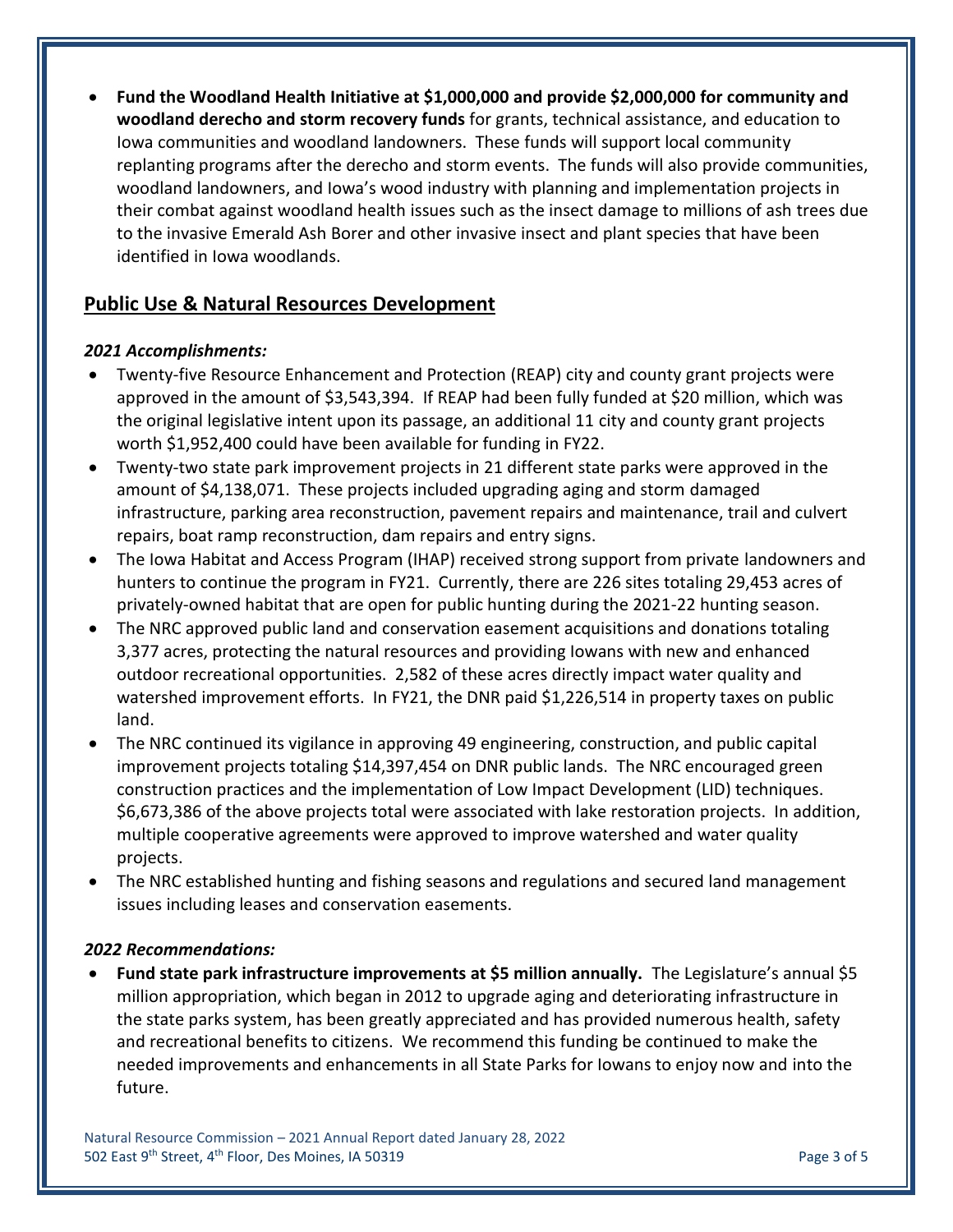- **Fund the Resource Enhancement and Protection Program (REAP) at \$20 million which was the original legislative intent of the program.** The original REAP formula used to allocate the REAP funds for a variety of programs should be maintained. REAP grants are time-tested to be highly successful avenues for the state, counties and cities to fund conservation, recreation, historical and infrastructure projects.
- **Support and expand the Iowa Habitat Access Program (IHAP) to 50,000 acres during the next five years.** Currently 29,453 acres are voluntarily enrolled in the program at 226 sites and are open to public hunting during 2021-22 hunting season. Iowa ranks 49<sup>th</sup> in the country for the least public land holdings. IHAP benefits participating land-owners, the state and Iowa hunters.

## **Water Quality & Accessibility**

## *2021 Accomplishments:*

- The NRC approved 13 Lake Restoration Program contracts and 7 lake related engineering projects. The Lake Restoration Program has 21 lake improvement projects in progress and 14 additional projects in initial evaluation, community outreach, and planning stages throughout the state.
- Educational programs to prevent the spread of Aquatic Invasive Species (AIS) continued in 2021. By reducing the spread of AIS, this decreases the damage they can cause to private and public property, industry, as well as the negative effects on recreational opportunities. Nineteen Seasonal Natural Resources Aides helped with this effort by completing the following work: 6,015 watercraft inspections; 110 trout stream angler interviews; 143 full vegetation surveys; and surveyed vegetation at 584 lake access points on 40 waterbodies.
- Four low-head dam projects were approved to begin mitigation efforts, and one previously approved project was completed in FY 21.
- The West Fork Des Moines River Water Trail in Emmet County was officially designated as a water trail. There are currently 6 water trail projects in planning stages.

### *2022 Recommendations:*

- **Fund the DNR's Lake Restoration and Water Quality Improvement Programs at \$9.6 million annually.** Iowans value healthy lakes and respond to restoration efforts with a significant increase in recreational usage. The highly successful lake restoration projects add to the state's overall water quality and complement efforts of the Nutrient Reduction Strategy by working in targeted watersheds above significant publicly-owned lakes.
- **Fund the Low-Head Dam Modification Program and Water Trails at \$1 million annually.** Iowa has 174 low-head dams remaining in 57 of Iowa's 99 counties. These dams pose safety threats to people and communities, burden owners with costly repairs and diminish stream health and the vitality of aquatic life. By funding dam modification efforts, it will eliminate problems while improving safety, reducing financial costs, enhancing fisheries, restoring river connectivity and habitat, and increasing recreational opportunities.
- **Educate the appropriate resource user groups and decision makers of the impacts of Aquatic and Terrestrial Invasive Species** and the importance of preventing the introduction and spread of invasive species. Invasive species can cause devastating economic impacts; therefore, education is an important action to help prevent and reduce these impacts.